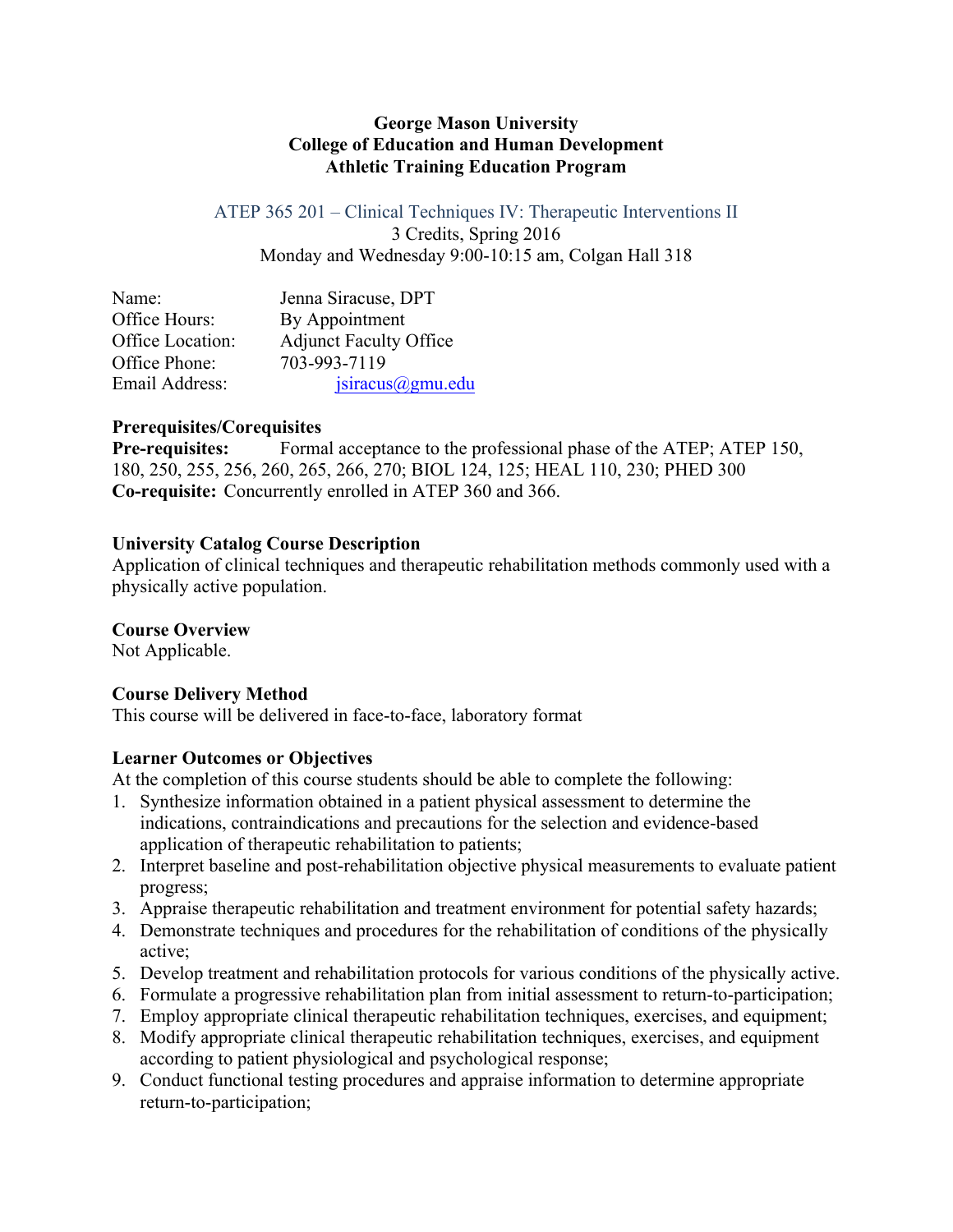- 10. Employ proper medical documentation procedures;
- 11. Establish lines of communication to elicit and convey information about the patient's status and the prescribed rehabilitation protocol(s); and,
- 12. Maintain patient confidentiality.

## **Professional Standards**

The course meets Commission on Accreditation of Athletic Training Education (CAATE) competencies and proficiencies in one or more of the following content areas: evidence-based practice, prevention and health promotion, clinical examination and diagnosis, acute care of injury and illness, therapeutic interventions, psychosocial strategies and referral, healthcare administration, professional development and responsibility.

## **Required Text**

1) Prentice, W (2015) *Rehabilitation Techniques for Sports Medicine and Athletic Training*  $(6<sup>th</sup>$  edition). Slack Inc.

## **Recommended Texts**

- 1) Houglum, P (2010) *Therapeutic Exercise For Musculoskeletal Injuries* (3rd edition). Human Kinetics Co.
- 2) Shultz, S. J., Houglum, P. A., Perrin, D. H: Examination of Musculoskeletal Injuries (3rd Ed).

Champaign, IL: Human Kinetics; 2005

3) Andrews, JR., Harrelson, GL., Wilk, KE. (2004) Physical Rehabilitation of the Injured Athlete. Philadelphia, PA: Saunders.

### **Course Performance Evaluation**

Students are expected to submit all assignments on time in the manner outlined by the instructor

### • **In-Class Activities**

Students will turn in class activities for points. Each class activity is worth 10 points. Students are only able to complete the activities if they are present in class.

### • **Competency Evaluations**

Performance will be assessed through completion of cognitive and psychomotor competency examinations.

### • **Comprehensive Practical Examination**

One comprehensive practical examination will be administered. The examination will require a demonstration of content knowledge and psychomotor skill gained throughout the entire semester.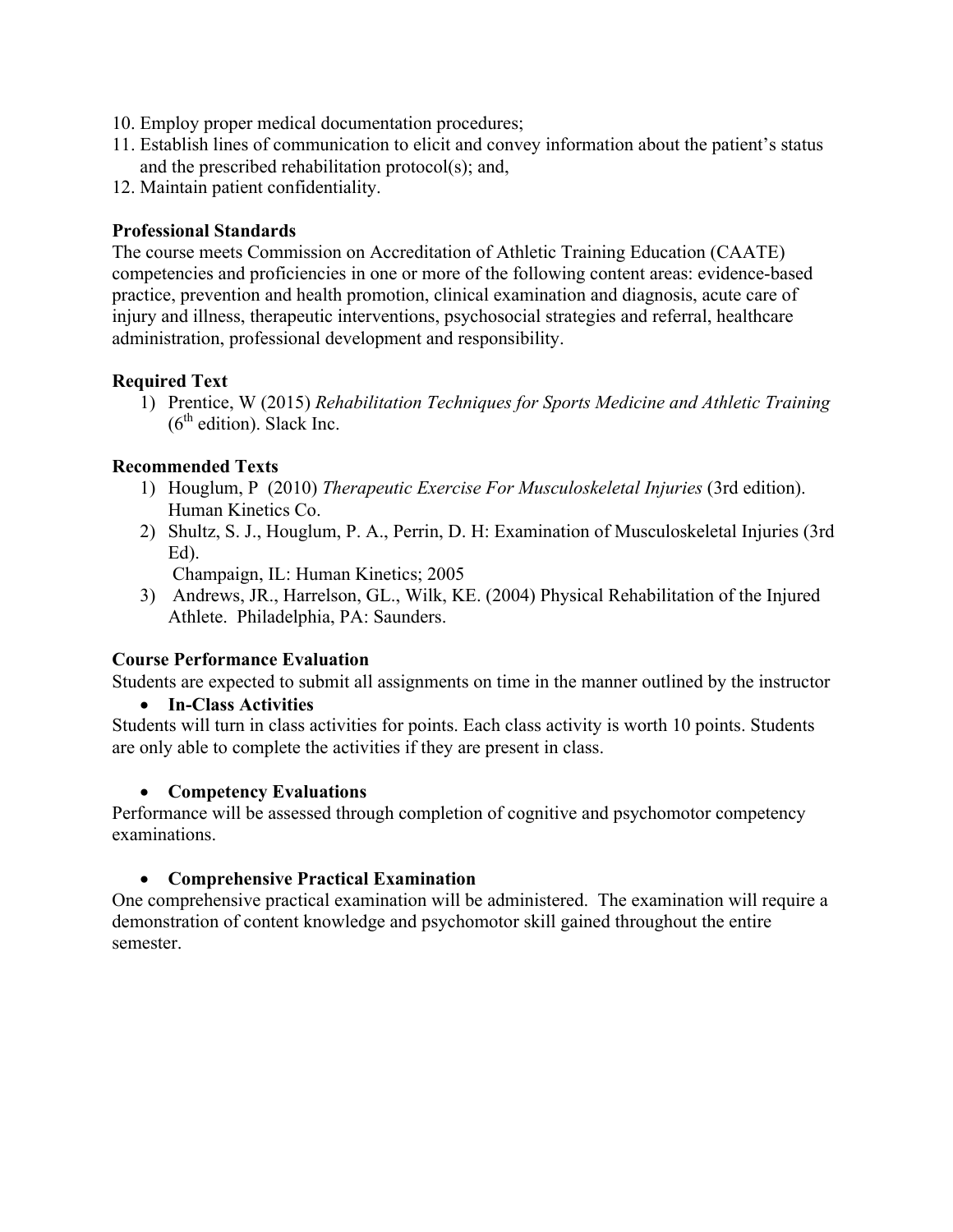## • **Grading**

| <b>ASSESSMENT METHOD</b>          | <b>POINTS EACH</b> | <b>POINTS</b> |
|-----------------------------------|--------------------|---------------|
|                                   |                    | <b>TOTAL</b>  |
| <b>Class Participation</b>        |                    | 50            |
| In-Class Activities               | 10                 | 50            |
| Competency Evaluations 1,2, 3 & 4 | 75                 | 300           |
| <b>Comprehensive Practical</b>    | 100                | 100           |
| Examination                       |                    |               |
| <b>TOTAL</b>                      |                    |               |

The student's

• Grading Scale

Final letter grade will be earned based on the following scale:

A:  $465 - 500$  pts.  $(93\%)$ A-: 450 – 464 pts (90%) B+: 435 – 449 pts. (87%) B: 415 – 434 pts. (83%) B-: 400 – 414 pts. (80%) C+:  $385 - 399$  pts.  $(77%)$ C:  $365 - 384$  pts. (73%) C-:  $350 - 364$  pts.  $(70\%)$ D:  $315 - 349$  pts.  $(63\%)$ F:  $<$  315 pts.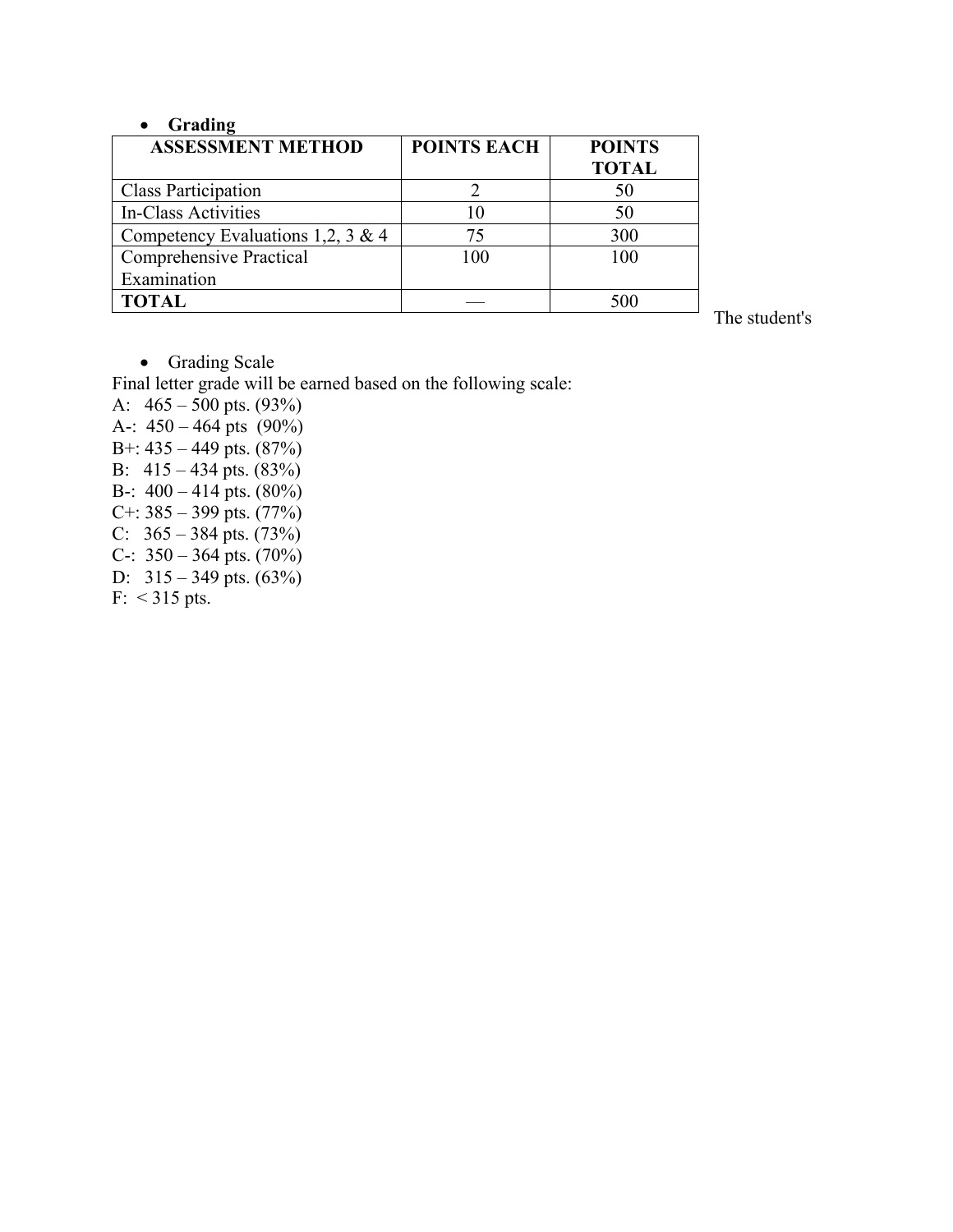| <b>DAY</b>     | <b>DATE</b>   | <b>COURSE TOPIC</b>                                                           | <b>ASSIGNMENT</b> |
|----------------|---------------|-------------------------------------------------------------------------------|-------------------|
| $\mathbf{1}$   | 1/23          | Introduction and Review of Documentation/Goal writing                         | Lab Activity #1   |
| $\overline{2}$ | 1/25          | <b>Rehab Concepts-PNF</b>                                                     |                   |
| 3              | 1/30          | Rehab Concepts- Joint mobilization/Manual Therapy                             | Lab Activity #2   |
| $\overline{4}$ | 2/1           | Competency Evaluation $#1$ (Rehabilitation Concepts,<br><b>Goal setting</b> ) |                   |
| 5              | 2/6           | Therapeutic Exercises for Shoulder & Arm                                      |                   |
| 6              | 2/8           | Therapeutic Exercises for Shoulder & Arm                                      |                   |
| $\overline{7}$ | 2/13          | Therapeutic Exercises for Elbow & Forearm                                     |                   |
| 8              | 2/15          | Therapeutic Exercises for Elbow & Forearm                                     |                   |
| 9              | 2/20          | Therapeutic Exercises for Wrist & Hand                                        |                   |
| 10             | 2/22          | Therapeutic Exercises for Wrist & Hand                                        |                   |
| 11             | 2/27          | Overflow for UE Ther Ex                                                       | Lab Activity #3   |
| 12             | 3/1           | <b>Competency Evaluation #2 (Upper Extremity)</b>                             |                   |
| 13             | 3/6           | Therapeutic Exercises for Hip                                                 |                   |
| 14             | 3/8           | Therapeutic Exercise for Hip                                                  |                   |
|                | $3/13 - 3/19$ | <b>SPRING BREAK</b>                                                           |                   |
| 15             | 3/20          | Therapeutic Exercises for Knee                                                |                   |
| 16             | 3/22          | Therapeutic Exercises for Knee                                                |                   |
| 17             | 3/27          | Therapeutic Exercises for Foot, Ankle, and Lower Leg                          |                   |
| 18             | 3/29          | Therapeutic Exercises for Foot, Ankle, and Lower Leg                          |                   |
| 19             | 4/3           | Therapeutic Exercises for Foot, Ankle, and Lower Leg                          |                   |
| 20             | 4/5           | Overflow for LE Ther Ex                                                       | Lab Activity #4   |
| 21             | 4/10          | <b>Competency Evaluation #3 (Lower Extremity)</b>                             |                   |
| 22             | 4/12          | Therapeutic Exercises for Cervical and Thoracic Spine                         |                   |
| 23             | 4/17          | Therapeutic Exercises for Cervical and Thoracic Spine                         |                   |
| 24             | 4/19          | Therapeutic Exercises for Lumbar Spine & SI Joint                             |                   |
| 25             | 4/24          | Therapeutic Exercises for Lumbar Spine & SI Joint                             |                   |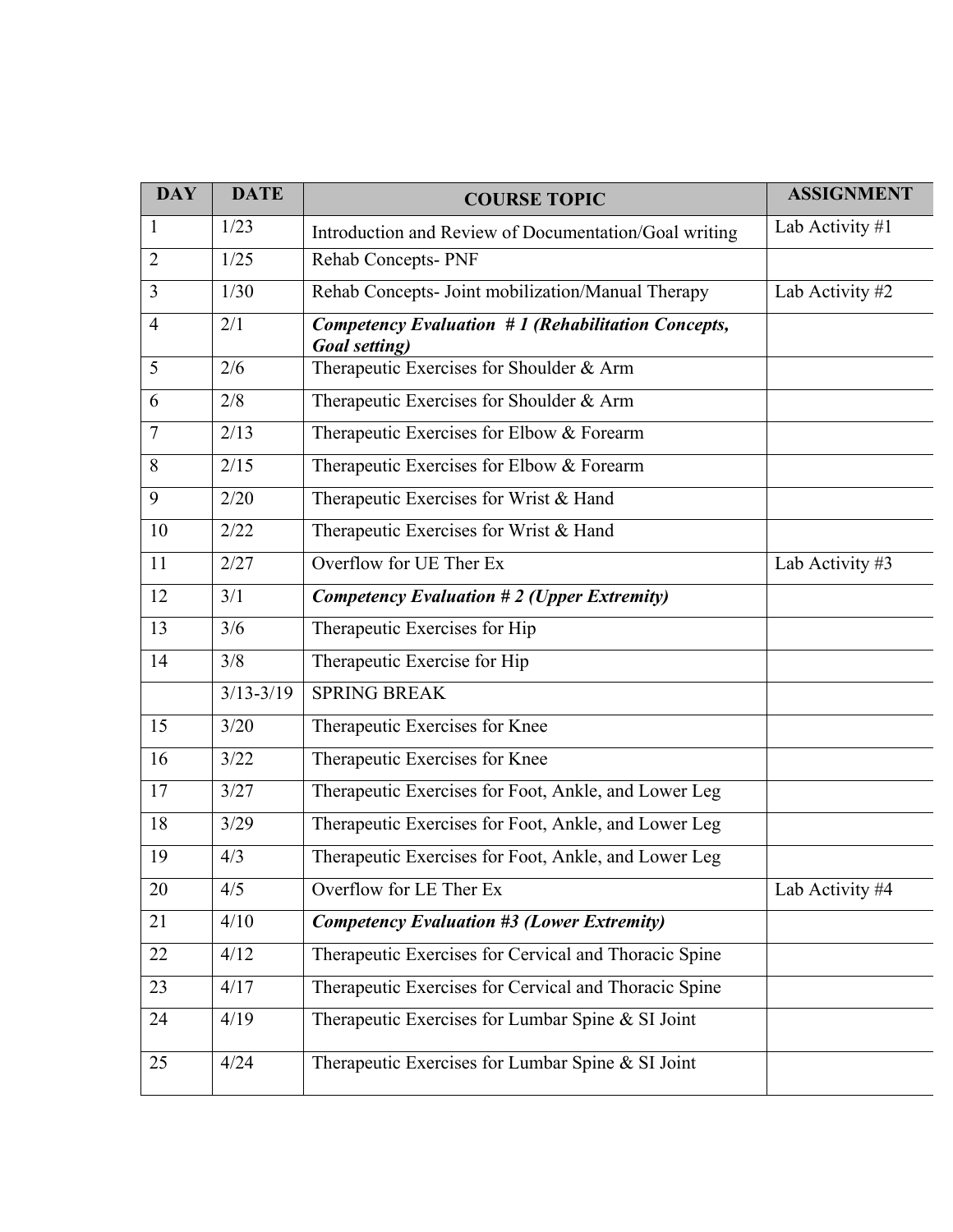| 26 | 4/26       | Overflow for Spine Ther Ex                   | Lab Activity #5 |
|----|------------|----------------------------------------------|-----------------|
| 27 | 5/1        | Posture and Gait Analysis                    |                 |
| 28 | 5/3        | <b>Competency Evaluation #4 (Spine, SIJ)</b> |                 |
| 29 | <b>TBD</b> | Comprehensive Practical Examination -        |                 |

Note: Faculty reserves the right to alter the schedule as necessary, with notification to students.

## **GMU Policies and Resources for Students**

## *Policies*

- Students must adhere to the guidelines of the Mason Honor Code (see http://oai.gmu.edu/the-mason-honor-code/).
- Students must follow the university policy for Responsible Use of Computing (see http://universitypolicy.gmu.edu/policies/responsible-use-of-computing/).
- Students are responsible for the content of university communications sent to their Mason email account and are required to activate their account and check it regularly. All communication from the university, college, school, and program will be sent to students **solely** through their Mason email account.
- Students with disabilities who seek accommodations in a course must be registered with George Mason University Disability Services. Approved accommodations will begin at the time the written letter from Disability Services is received by the instructor (see http://ods.gmu.edu/).
- Students must follow the university policy stating that all sound emitting devices shall be silenced during class unless otherwise authorized by the instructor.

# *Campus Resources*

- Support for submission of assignments to Tk20 should be directed to  $tk20$ help $@gmu$ edu or https://cehd.gmu.edu/aero/tk20. Questions or concerns regarding use of Blackboard should be directed to http://coursessupport.gmu.edu/.
- The Writing Center provides a variety of resources and services (e.g., tutoring, workshops, writing guides, handbooks) intended to support students as they work to construct and share knowledge through writing (see http://writingcenter.gmu.edu/).
- The Counseling and Psychological Services (CAPS) staff consists of professional counseling and clinical psychologists, social workers, and counselors who offer a wide range of services (e.g., individual and group counseling, workshops and outreach programs) to enhance students' personal experience and academic performance (see http://caps.gmu.edu/).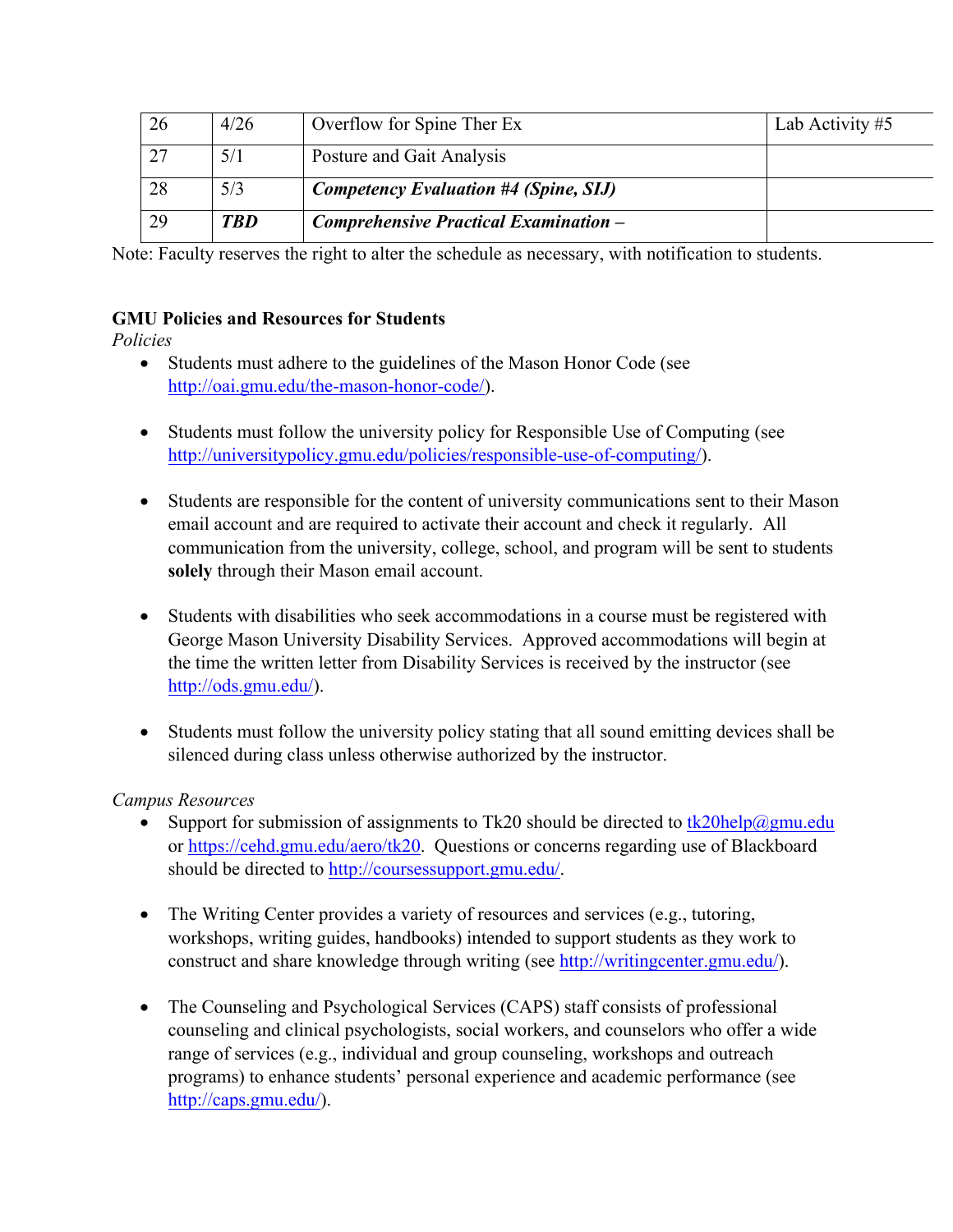• The Student Support & Advocacy Center staff helps students develop and maintain healthy lifestyles through confidential one-on-one support as well as through interactive programs and resources. Some of the topics they address are healthy relationships, stress management, nutrition, sexual assault, drug and alcohol use, and sexual health (see http://ssac.gmu.edu/). Students in need of these services may contact the office by phone at 703-993-3686. Concerned students, faculty and staff may also make a referral to express concern for the safety or well-being of a Mason student or the community by going to http://ssac.gmu.edu/make-a-referral/.

## **For additional information on the College of Education and Human Development, please visit our website https://cehd.gmu.edu/.**

## **ADDITIONAL COURSE INFORMATION**

#### **Professional Dispositions**

It is critical each student conduct themselves in an appropriate manner and decorum fitting of a health care provider. Making light of injuries, conditions, or illnesses that is not respectful to the class, instructor, or patient study will not be tolerated. Submission of documents or assignments should not include personal information and comply with Health Insurance Portability & Accountability Act (HIPPA) regulations.

### **Class Participation**

Attending, being professional, and active participation are important components of this course and expected. Class participation will be assessed through attendance and completion of daily class activities.

### **Attendance**

Students are expected to be on time, attend all class meetings and be prepared for in class assignments and projects. Excused absences include the following: illness (must bring a receipt or note from a doctor), family death, athletic/academic event, and others at the discretion of the instructor. For known upcoming absences, students must contact the instructor at least one week in advance to the missed class to make up work. In the case of illness or some other unforeseen absence, the student must contact the instructor via e-mail or telephone. At the next attended class meeting the student will discuss material that is to be completed. It is the student's obligation to pursue any make-up work.

### **Grading Policies**

Every attempt will be made to grade and return assignments in a timely manner to provide students with constructive feedback. To provide students the opportunity to fully assess the feedback provided on graded assignments, the professor will be happy to answer any questions at the next class period following the return of the assignments or during the professor's office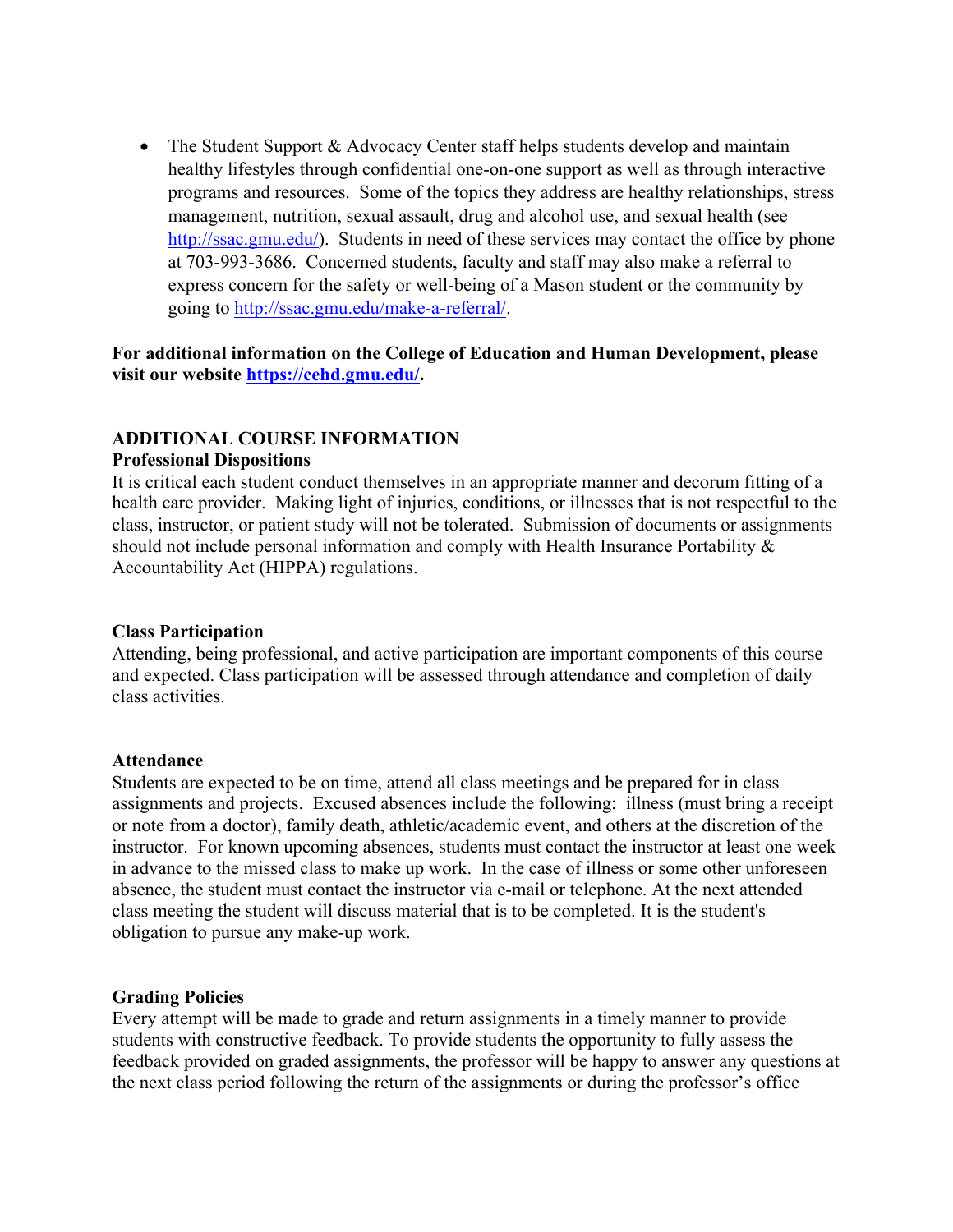hours. The professor acknowledges the passion with regards to grades, but unprofessional and uncivil behavior either in person or through other modes of communication will not be tolerated.

## **Make Up Work**

Students who are absent or who arrive late without an official university or a medical doctor's excuse may miss in-class activities. There will be no make-up exams unless an excused absence has been warranted. Students who miss an examination or other class activity because of an excused absence must complete the assignment on their first time back in class. All make-up work must be completed by the last day of class unless other approved arrangements are made. It is the student's obligation to pursue any make-up work.

### **Dress**

During the laboratory section of the course, students will be asked to wear appropriate clothing to expose various body parts for the purposes of practicing the application of emergency medical procedures. Tank tops and sports bras/bathing suit tops will be required when topics focus on the upper body. Shorts will be required will be required when topics focus on the lower body.

### **Technology Use During Class**

As per GMU policy, all sound emitting technology is required to be turned off during the class meeting time. No sound emitting technology (e.g., cell phones, smart phones, iPads, Tablets, pagers, etc.) is allowed at any time during the class period. Students who are observed using any form of technology inappropriately (e.g., sending text messages from cell phones, visiting social networking sites from laptops, etc) will be dismissed from class for the day, counted as an absence, and not permitted to make up missed assignments. Additionally, no laptop computers (e.g., netbooks, notebooks, etc.) will be permitted for use during class time unless with permission from the instructor.

### **E-mail Correspondence**

Only messages that originate from a George Mason University address will be accepted. Please address the subject line for all email pertaining to this course as:

ATEP 365: Last Name –purpose of email. The following is an appropriate professional format:

Dear Dr. Ambegaonkar *(Beginning salutation)*

I have a question regarding *... (Text body)*

Regards, *(Ending Salutation)*

*(Your name)*